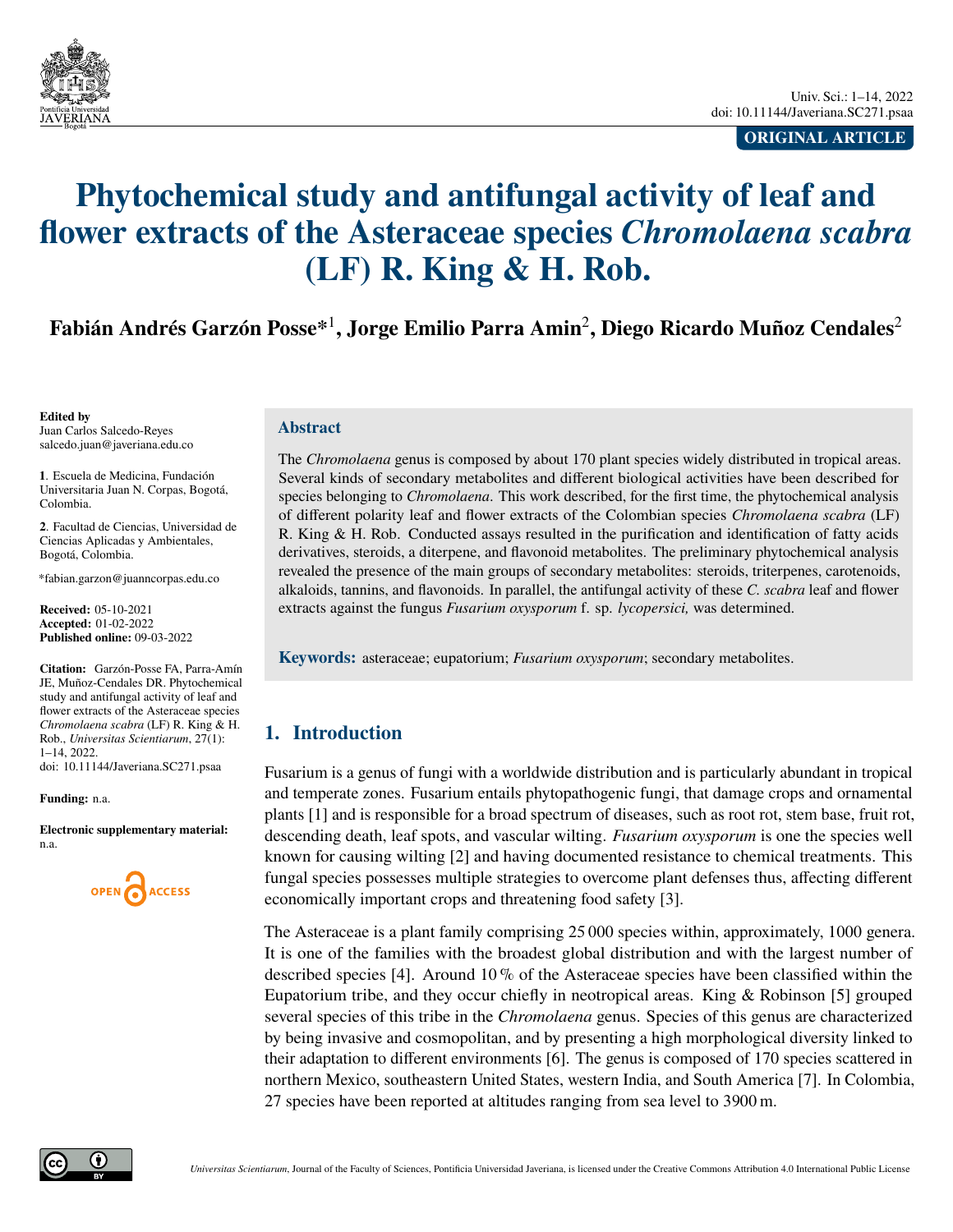Efforts to identify predominant secondary metabolites in *Chromolaena* have been undertaken. As a result, a large number of such metabolites has been reported, including sesquiterpenes, triterpenes [\[8\]](#page-8-7), and cadinenes, which have been identified in almost a third of the species of this genus, thus being regarded as genus-specific metabolites [\[9\]](#page-9-0). Furthermore, polyhydroxylated and polymethoxylated flavone and flavanones, chalcone-type metabolites, phenolic acids, and coumarins are metabolites with high occurrence in the genus [\[10\]](#page-9-1).

These studies show that the genus *Chromolaena* is a source of characteristic phenolic secondary metabolites with interesting molecular structures [\[11\]](#page-9-2). Moreover, different types of biological activities such as antibacterial, antifungal, analgesic, anti-inflammatory, and antioxidant have been reported in several *Chromolaena* species [\[12,](#page-9-3) [13,](#page-9-4) [14\]](#page-9-5). These biological properties are probably related to the terpenes, flavonoids and sesquiterpene lactones derivatives, which are often identified in phytochemical analysis.

Recently, the antioxidant activity of ethanol and dichloromethane extracts of leaves and flowers of *Chromolaena scabra* was determined using the ABTS and DPPH assays, revealing that the extracts of medium-high polarity have significant potential as natural antioxidant agents [\[15\]](#page-9-6). Similarly, the same authors reported the antibacterial and antifungal activity of *C. scabra* extracts against *Staphylococcus aureus, Escherichia coli, Aspergillus niger,* and *Penicillium digitatum*. In addition, a high antibacterial effect of the petroleum ether extracts of *C. scabra* leaves and flowers against *S. aureus*, *A, niger,* and *P. digitatum* was reported [\[16\]](#page-9-7). However, to the best of our knowledge, there are no reports of the phytochemistry of *C. scabra*.

This work presents a preliminary phytochemical analysis of the extracts of different polarity of leaves and flowers of *C. scabra*. The isolation and identification of the major secondary metabolites using chromatographic, spectroscopic, and spectrometric techniques are also presented. Additionally, the determination of the antifungal activity of the extracts and isolated compounds against *F. oxysporum* f. sp. *lycopersici* is discussed.

# **2. Materials and Methods**

## **2.1. Plant material**

*C. scabra* material was collected in the northeastern sector of the city of Bogota-Colombia, the samples consisted of leaves  $(650 g)$  and flowers  $(200 g)$  of plants at a foliation stage. A sample was sent to the National Herbarium (Institute of Natural Sciences at the National University of Colombia), where it was identification as C. *scabra* (LF) R. King & H. Rob was confirmed with voucher number 517195.

## **2.2. Extract preparation and isolation**

Following published protocols for natural products [\[17\]](#page-9-8), the plant material was dried at room temperature, resulting in 140 g of leaves and 42 g of flowers. Once dried the materials were crushed in a mill and subjected to successive extractions in a Soxhlet equipment, yielding petroleum ether extract (A) and ethyl acetate extract (B) from leaves. Then, extracts were subjected to solidliquid fractioning and the obtained fractions were processed using column chromatography and preparative thin layer chromatography. Once the major constituents were isolated, their melting points were determined and their spectroscopic and spectrometric analysis were conducted.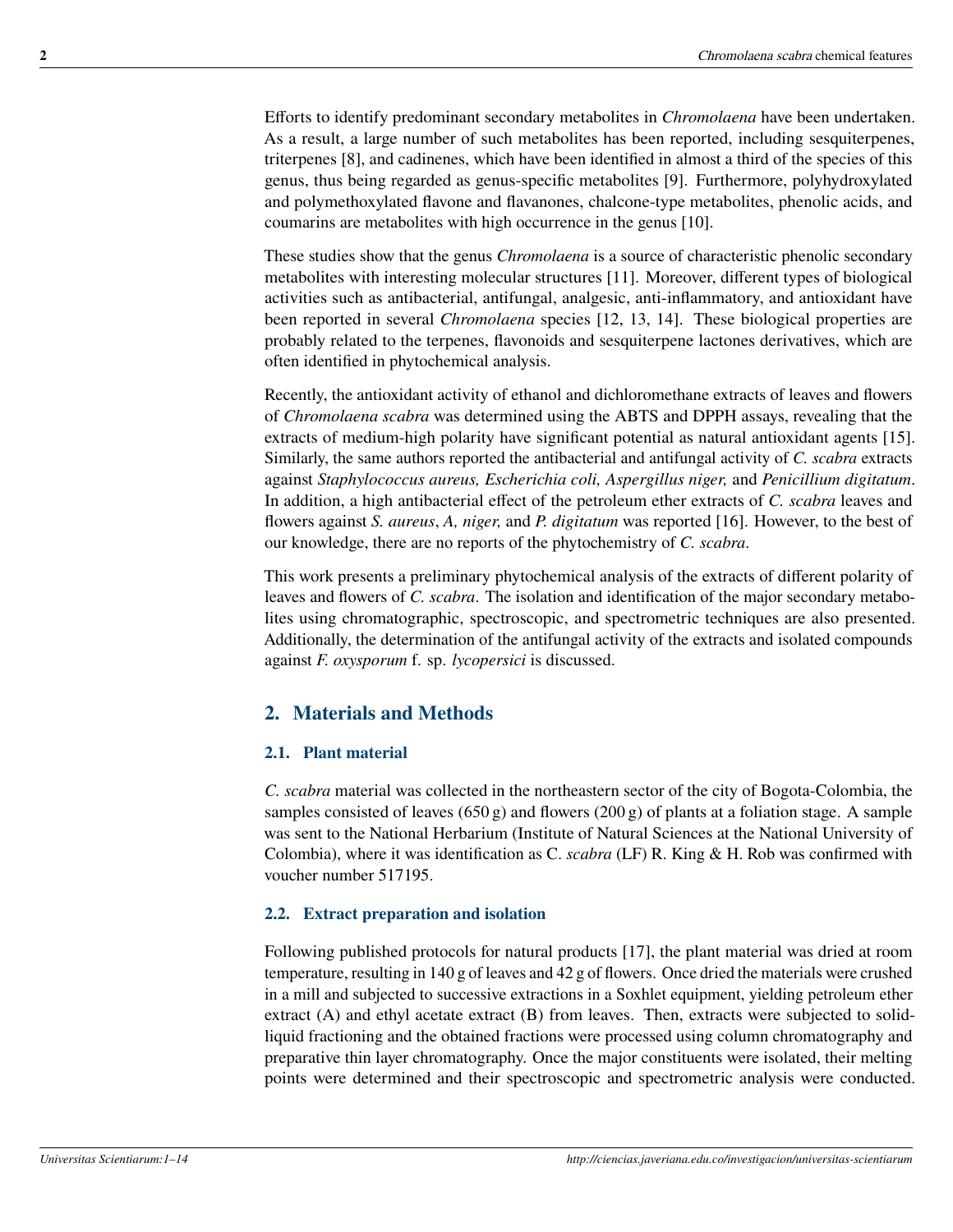Simultaneously, successive macerations allowed the preparation of petroleum ether extract (C) and dichloromethane extract (D) from flowers, which were directly fractionated by column chromatography.

For column chromatography, silica gel 60 from 0:040 mm to 0:063 mm was used; for liquid vacuum chromatography (LCV), silica gel 60 was used; and for thin layer chromatography, silica gel HF254 chromatoplate was used. All solvents used were of analytical grade. Gas chromatographymass spectrometry (GC-MS) analyzes were performed on an Agilent 6890 5973 chromatograph coupled to a HP 5975B VL MSD mass detector, equipped with an Agilent  $30 \text{ m} \times 0.32 \text{ mm} \times 1 \text{ mm}$ HP-5MS column. The assay proceeded with an injector temperature of  $150^{\circ}$ C and an initial column temperature of 80 °C, using a ramp of 30 °C min<sup>-1</sup>, reaching a final column temperature of 300 °C. For compound identification, the spectra stored in the Wiley 7.0 database was used were employed as reference. All the compounds detected presented values of coincidence higher than 90 %.

All of the 1H NMR, 13C NMR, COSY, HMQC, and HMBC nuclear magnetic resonance spectra were taken on a BRUKER Advance III HD Ascend 400 (400 MHz) equipment. Chemical shifts  $(\delta)$  and coupling constants  $(J)$  were expressed in ppm and Hertz, respectively. TMS was used as an internal standard. Melting points were determined on a Mel-temp 1101D equipment.

## **2.3. Mycelium inhibition growth assay**

The activity of C. *scabra* extracts and isolated compounds against *F. oxysporum f. sp. lycopersici*, was determined by a mycelium inhibition growth assay [\[18,](#page-9-9) [19\]](#page-10-0). The fungal pathogen *F. oxysporum f. sp. lycopersici* was isolated from tomato plants with symptoms of fusarium wilt. The percentage of fungal growth inhibition was calculated by comparing the diameter of the treated colonies with of the control (Ketoconazol), calculated with the formula:

$$
\% inhibition = \left(\frac{\text{growth in control} - \text{growth in extract}}{\text{growth in control}}\right) \times 100. \tag{1}
$$

## **3. Results and Discussion**

## **3.1. Preliminary phytochemical analysis**

The ethanolic extracts of *C. scabra* leaves and flowers were obtained by maceration with 96 % ethanol for seven days, once the extracts were concentrated, tests for metabolites as lactones, cardiac glycosides, steroids, triterpenoids, carotenoids, tannins, alkaloids, flavonoids, and quinones were performed in duplicate using pure compounds as positive controls.

The preliminary phytochemical analysis of *C. scabra* extracts resulted in the identification of the following secondary metabolite groups: steroids, triterpenes, carotenoids, alkaloids, tannins, and flavonoids. This analysis also revealed that some secondary metabolites, such as sesquiterpenes lactones, cardiotonic glycosides, alkaloids, and quinones were only present in the leaves. This finding was consistent with previous studies with other species of this genus [\[10\]](#page-9-1).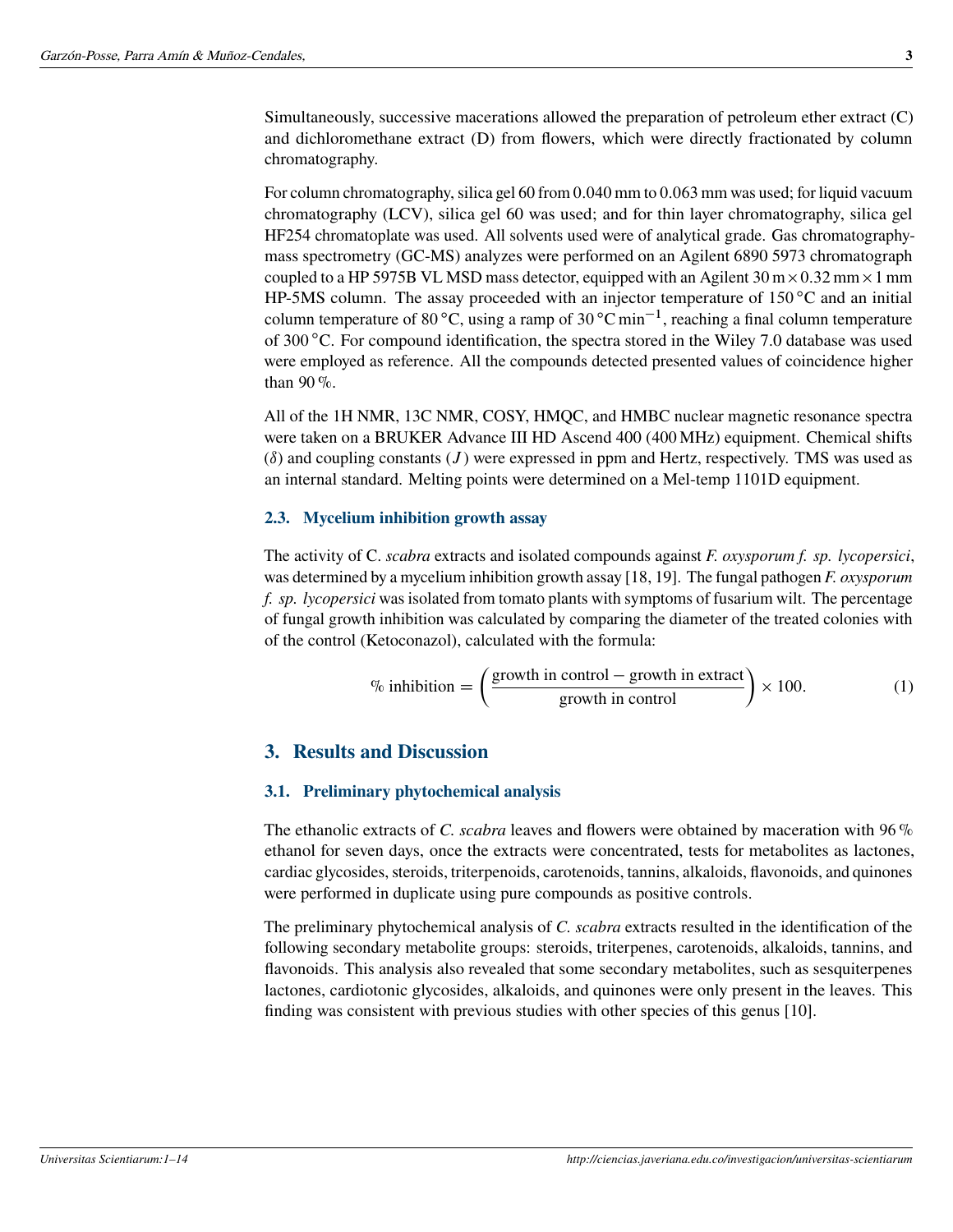|                                       | <b>Type of Compound</b> | <b>Name</b>                                                                                       |  |
|---------------------------------------|-------------------------|---------------------------------------------------------------------------------------------------|--|
| $\overline{2}$<br>3<br>$\overline{4}$ | Fatty acid esters       | Methyl hexadecanoate<br>Ethyl lineolate<br>Ethyl octadecanoate<br>Ethyl 9,12,15 Octadecatrienoate |  |
| 5                                     | Diterpene               | Phytol                                                                                            |  |
| 6                                     | Steroids                | Stigmasterol<br>$\nu$ -sitosterol                                                                 |  |

<span id="page-3-0"></span>**Table 1.** Compounds detected by gas chromatography – mass spectrometry (GC-MS) in the petroleum ether extract of leaves (A) from *C. scabra.*

## **3.2. Petroleum ether leaf extract**

The leaf petroleum ether extract  $(A)$  (6.65 g) was fractionated by liquid vacuum chromatography using, as mobile phase, petroleum ether: dichloromethane 0 % to 100 %. **[Table 1](#page-3-0)** presents the compounds detected by GC-MS in the petroleum ether extract of leaves (A) from *C. scabra*. Three fractions were obtained: A1  $(1.79 \text{ g})$ , A2  $(2.40 \text{ g})$  and A3  $(2.16 \text{ g})$ .

Fraction A1 was subjected to chromatographic fractionation on a silica gel column and eluted with petroleum ether: dichloromethane (95 : 05) to dichloromethane (100 %), yielding 20 fractions. The combined fractions 8, 9, and 10 were analyzed by gas chromatography – mass spectrometry (GC-MS), up to four methyl and ethyl esters. Methyl hexadecanoate, ethyl lineolate, ethyl octadecanoate, ethyl 9,12,15 Octadecatrienoate were identified in these combined fractions.

Fraction A2 yielded further 15 fractions after being subjected to column chromatography on a silica gel column and eluted with petroleum ether: dichloromethane  $(80: 20)$  to dichloromethane  $(100\%)$ . The resulting fractions 3 and 4 were jointly analyzed by GC-MS, revealing the presence of the acyclic diterpene alcohol phytol (5).

Fraction A3 was also subjected to silica gel column chromatography and eluted with petroleum ether: dichloromethane (70 : 30) to dichloromethane (100 %) to obtain 19 fractions. The resulting fraction 6 was analyzed by GC-MS, revealing the presence of stigmasterol and gamma sitosterol in this mixture.

## **3.3. Ethyl acetate leaf extract**

The ethyl acetate extract from leaves  $(B)$  (18.04 g) was fractionated by vacuum liquid chromatography with solvents of increasing polarity obtaining three fractions: B1  $(2.98 \text{ g})$  eluted with dichlorometane, B2 (8.44 g) eluted with chloroform, and B3 (5.95 g) eluted with ethyl acetate.

Fraction B2 was separated through successive column chromatography, with silica gel 60 as the stationary phase and mobile phase chloroform: acetone ( $90 : 10$ ), obtaining 36 fractions ( $B2/1$  to B2/36). Combined fractions B2/16 to B2/20 (208 mg) were purified in column chromatography using dichloromethane: acetone  $(30 : 70)$  as eluent, to obtain compound 8  $(20 \text{ mg})$ . Fraction  $B2/28$  (128 mg) was subjected to column chromatography with silica gel 60 as stationary phase and a mixture of dichloromethane: methanol  $(98:2)$  as mobile phase, to obtain compounds 9 (17 mg) and 10 (12 mg).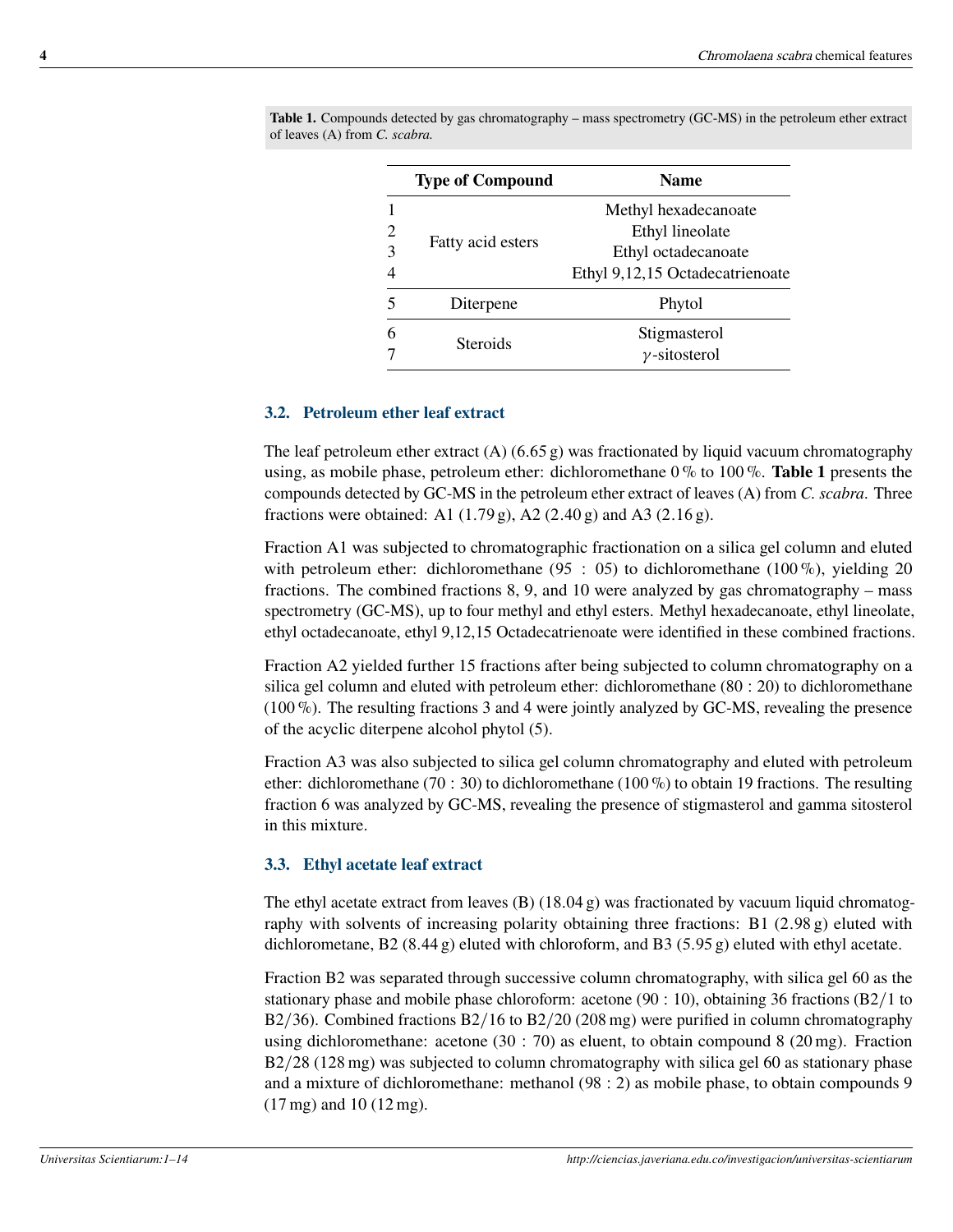Compound 8 had a melting point of  $313^{\circ}$ C to  $315^{\circ}$ C and tested positive for the ferric chloride reagent (FeCl<sub>3</sub>), indicating the presence of at least one phenolic-type substituent. The <sup>1</sup>H NMR spectrum (400 MHz, CD<sub>3</sub>OD), showed aromatic signals at  $\delta = 7.77$  (d,  $J = 2.2$  Hz, 1H),  $\delta = 7.68$  (dd,  $J = 8.6$  and 2, 2 Hz, 1H) and  $\delta = 6.92$  (d,  $J = 8.6$  Hz, 1H) corresponding to signals from a disubstituted aromatic ring, characteristics of the B ring of a flavonoid, as well as signals at  $\delta = 6.43$  (d,  $J = 2.1$  Hz, 1H) and  $\delta = 6.22$  (d,  $J = 2.1$  Hz, 1H) corresponding to a *meta*-disubstituted benzene, characteristics of the A ring of a flavonoid. Compound 8 corresponded to the flavonoid quercetin [\[20\]](#page-10-1). **[Figure 1](#page-4-0)** shows the 1H RMN spectrum of compound 8.

Compound 9 had a melting point of 248 °C to 250 °C and tested positive against the FeCl<sub>3</sub> reagent, indicating the presence of a phenolic group. Its <sup>1</sup>H NMR spectrum (400 MHz, CD<sub>3</sub>OD) showed aromatic signals at  $\delta = 7.32$  (d,  $J = 8.4$  Hz, 2H) and  $\delta = 6.77$  (d,  $J = 8.4$  Hz, 2H) corresponding to the disubstituted ring B of a flavonoid. The signals corresponding to ring A of the structure of a flavonoid were also observed at  $\delta = 5.89$  (d,  $J = 2.0$  Hz, 1H) and  $\delta = 5.86$  (d,  $J = 2.0$  Hz, 1H), along with three signals present at  $\delta = 5.29$  (dd,  $J = 12.9$  Hz and 2.8 Hz, 1H),  $\delta = 3.14$  (dd,  $J = 17.0$  Hz and 12.9 Hz, 1H), and  $\delta = 2.72$  (dd,  $J = 17.0$  Hz and 2.8 Hz, 1H), which in conjunction with the signal at  $\delta = 41$  in the carbon spectrum, suggested the presence of a phenolic compound of the flavanone type. When comparing the spectroscopic data and the physical constants obtained for compound 9, it could be identified as the flavanone naringenin [\[21\]](#page-10-2). **[Figure 2](#page-5-0)** shows the 1H RMN spectrum of compound 9.

Compound 10 had a melting point of 276 °C to 278 °C and tested positive against the FeCl<sub>3</sub> reagent, indicating, as it was done for compounds 8 and 9, the presence of a phenolic OH group. Its <sup>1</sup>H NMR spectrum (400 MHz, CD<sub>3</sub>OD) showed a signal profile similar to that of compound

<span id="page-4-0"></span>

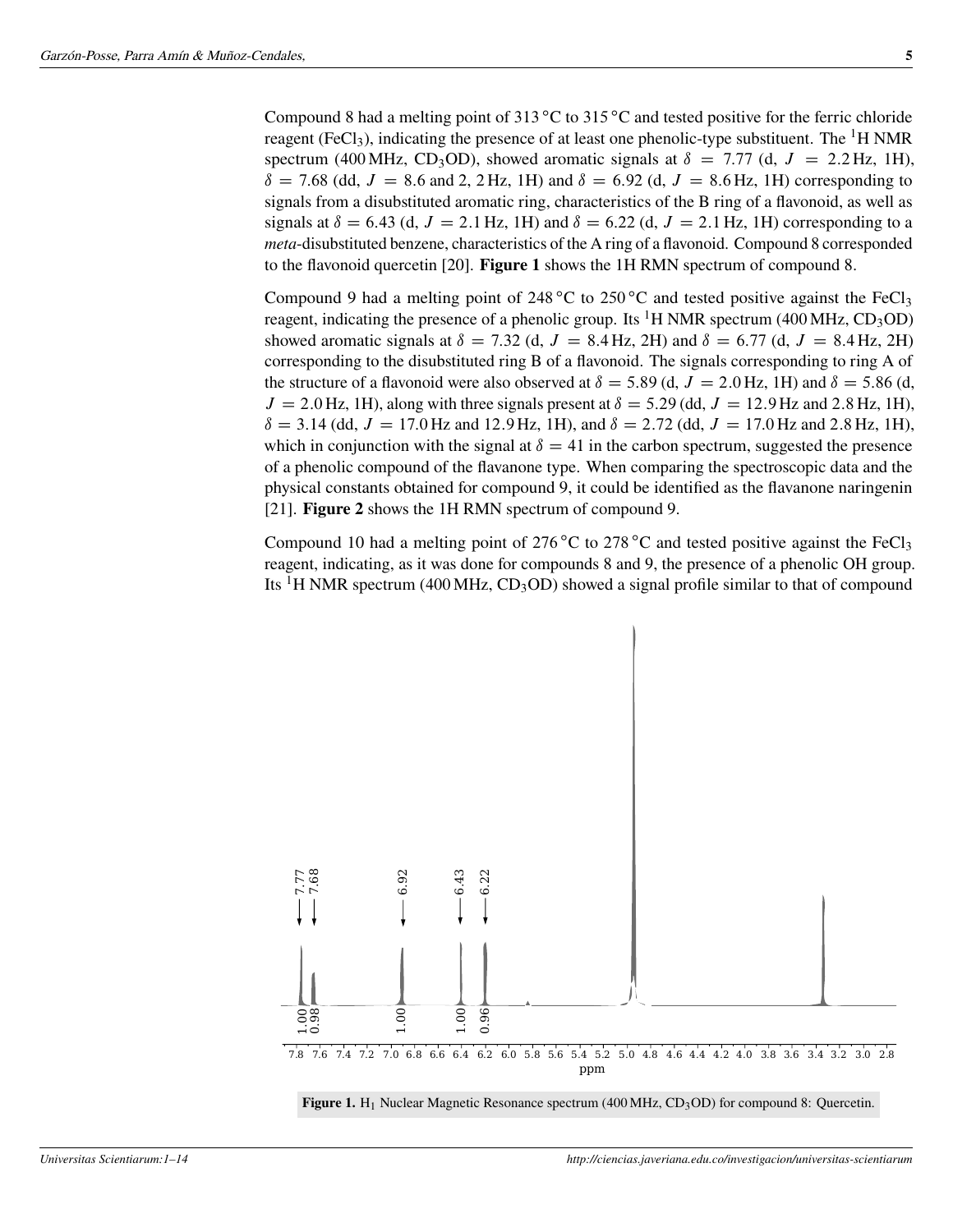<span id="page-5-0"></span>

**Figure 2.** H<sub>1</sub> Nuclear Magnetic Resonance spectrum (400 MHz, CD<sub>3</sub>OD) for compound 9: Naringenin.

9, presenting aromatic signals at  $\delta = 8.04$  (d,  $J = 9.0$  Hz, 2H) and  $\delta = 6.91$  (d,  $J = 9.0$  Hz, 2H) corresponding to the B ring for a substituted flavonoid, as well as, signals at  $\delta = 6.43$  (d,  $J = 2.0$  Hz, 1H) and  $\delta = 6.16$  (d,  $J = 2.0$  Hz, 1H) characteristics of the *meta*-substituted A ring of the same kind of natural product. When comparing the spectroscopic data and the physical constants of compound 10 with those reported in the literature, it was possible to establish that this compound corresponds to a flavonoid kaempferol [\[20\]](#page-10-1). **[Figure 3](#page-6-0)** shows the 1H RMN spectrum of compound 10, and the molecular structures of all leaf-isolated flavonoids are shown in **[Figure 4](#page-7-0)**.

## **3.4. Dichloromethane flower extract.**

The dichloromethane extract of flowers  $(D)$  (4.88 g), was fractionated by column chromatography, using silica gel 60 as stationary phase and as mobile phase a mixture of dichloromethane: ethyl acetate (90 : 10 to 0 : 100) in gradient to obtain 29 fractions (D1 to D29). Fraction D17 (59 mg) was purified by column chromatography using silica gel  $60$ , with a  $94:6$  dichloromethane: methanol mixture as mobile phase, obtaining the compound 10 (10 mg), which was previously obtained from the ethyl acetate extract from leaves and characterized as flavonoid kaempferol.

Our findings are in accordance with previous studies for the genus *Chromolaena*, which is recognized by a high content of phenolic compounds, being flavonoids the most important [\[22,](#page-10-3) [23,](#page-10-4) [24\]](#page-10-5). In the last decade, the interest in phenolic compounds has been renewed because of their antiviral, antioxidant, anti-mutagenic, and anti-carcinogenic effects *in vitro* and *in vivo*. The hydroxyl groups of flavonoids are of paramount importance for their broad biological activity. This kind of compounds protect human cells from the damage caused by free radicals and can reduce the oxidative damage of radicals generated by cellular stress [\[25\]](#page-10-6). Flavonoids, such as quercetin, kaempferol, and naringenin are abundant in fruits and vegetables with antioxidant, anticancer,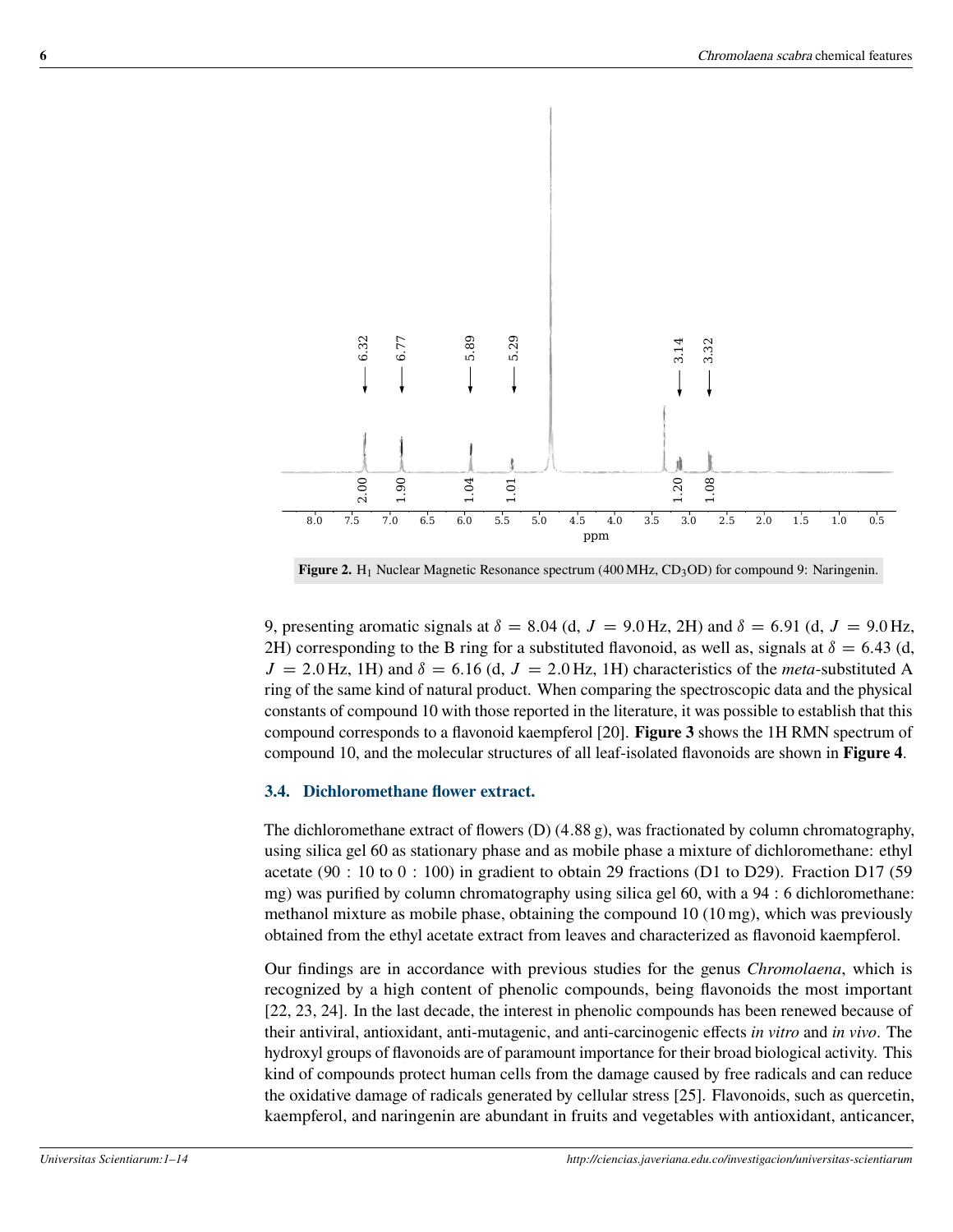antibacterial, and anti-inflammatory properties. These flavonoids have a preventive effect on neurodegenerative and cardiovascular disorders and possess gastroprotective properties [\[26,](#page-10-7) [27\]](#page-10-8). *Chromolaena scabra* is a promising source of different flavonoids and bioactive molecules.

## **3.5. Determination of Antifungal Activity**

In order to determine the antifungal potential of the extracts and flavonoids obtained from *C. scabra* against phytopathogenic fungi *F. oxysporum* f. sp. *lycopersici*, the agar diffusion method was implemented. In this essay ketoconazole, at a concentration of 50  $\mu$ g mL<sup>-1</sup>, was employed as positive control and 1 % DMSO as a negative control. The evaluation of the extracts and compounds was carried out in triplicate, at concentrations of  $1 \text{ mg} \text{ mL}^{-1}$  of medium for extracts and  $0.1$  mg mL<sup>-1</sup> of medium for compounds. Incubation with the phytopathogenic fungi was carried out at 20 °C, with 60 % to 70 % relative humidity and for a period of 8 days. To determine the radial growth, the measurement of the diameter of the colony were carried out on day 8, and to obtain the percentage of growth inhibition, these results were compared with the negative control (DMSO 1 %) [\[28\]](#page-10-9).

The results of the antifungal activity of the extracts (A-D) and the isolated flavonoids are shown in **[Table 2](#page-7-1)**. None of the different polarity extracts exerted significant inhibitory activity against the fungus *F. oxysporum* f. sp. *lycopersici*. Similarly, the flavonoids isolated from the leaves and flowers: quercetin (**8**), naringenin (**9**) and kaempferol (**10**) had a low activity against that phytopathogenic fungus. However, it is worth mentioning that other flavonoids structurally related to those reported here have shown significant activity against fungi of the genus *Aspergillus* (*repens*, *amstelodami*, *chevalieri*, *flavus* and *petrakii*) [\[29\]](#page-11-0).

<span id="page-6-0"></span>

Figure 3. H<sub>1</sub> Nuclear Magnetic Resonance spectrum (400 MHz, CD<sub>3</sub>OD) for compound 10: Kaempferol.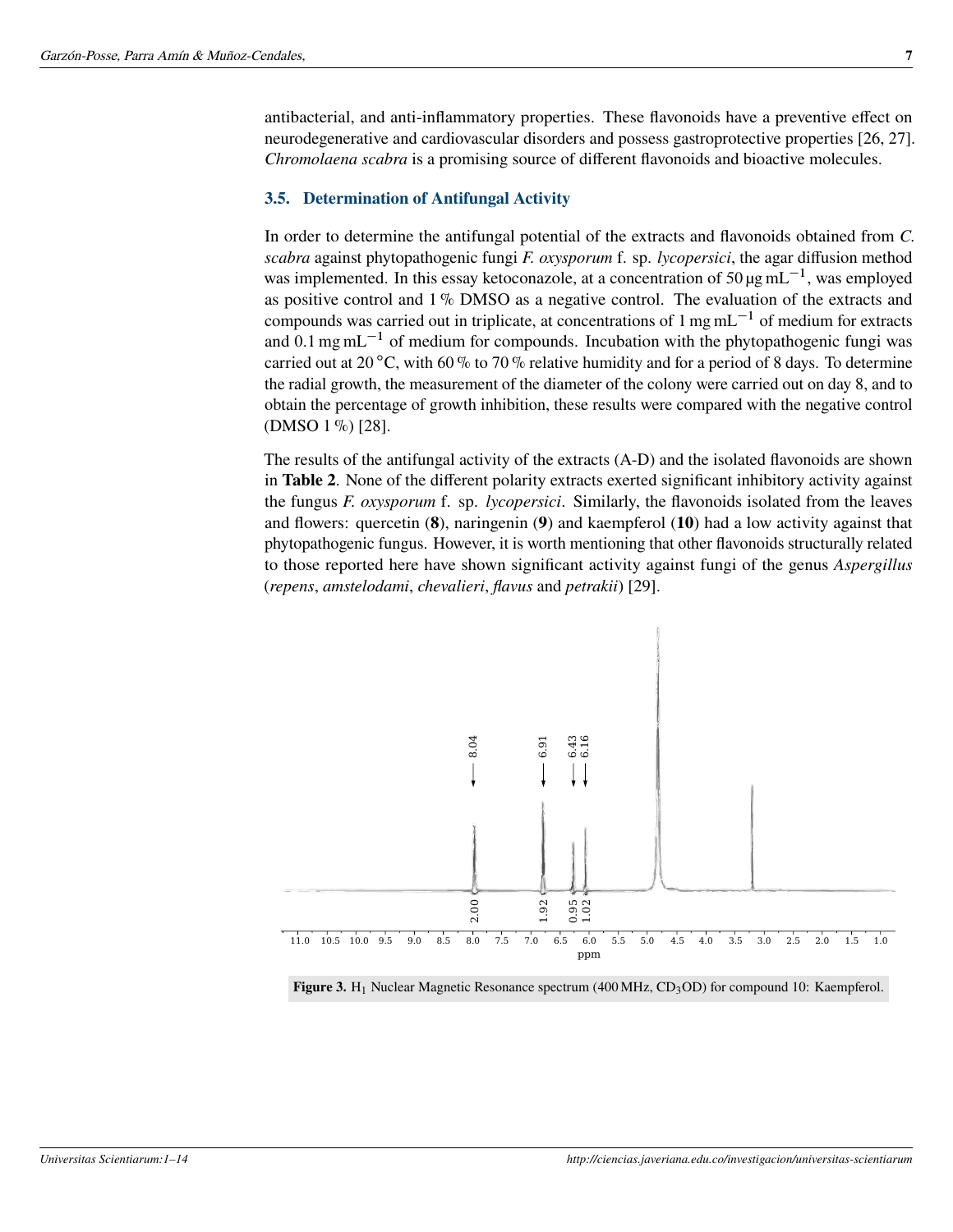<span id="page-7-0"></span>

**Figure 4.** Molecular structures of flavonoids isolated from *C. scabra* leaves.

## **4. Conclusions**

In this work we have deepened the current knowledge of the chemical potential of the Asteraceae plant family. Our work represents the very first determination of the major secondary metabolites of leaves and flowers of the Asteraceae species *Chromolaena scabra* (LF) R. King & H. Rob. Our study allowed the isolation and identification of several types of secondary metabolites such as sterols, fatty acids derivatives, diterpenes, and flavonoids from extracts of different polarity.

The isolation and determination of the molecular structure of several types of secondary metabolites, and particularly three polyhydroxylated flavonoids: quercetin, naringenin, and kaempferol may be of chemotaxonomic significance, given the high occurrence of the latter kind of metabolites in species of the genus *Chromolaena*. The evaluation of the antifungal activity of the obtained extracts did not show significant activity against the fungus *Fusarium oxysporum* f. sp. *lycopersici.*

<span id="page-7-1"></span>

| Extract/compund                    | F. oxyporum f. sp. lycopersici |                                     |  |
|------------------------------------|--------------------------------|-------------------------------------|--|
|                                    | Growth diameter (mm)           | <b>Growth inhibition percentage</b> |  |
| Petroleum Ether from leaves (A)    | $53.5 \pm 0.5$                 | 1.44                                |  |
| Ethyl acetate from leaves (B)      | $53.6 \pm 1.0$                 | 0.88                                |  |
| Petroleum ether from flowers $(C)$ | $53.0 \pm 0.8$                 | 2.03                                |  |
| Dichloromethane from flowers (D)   | $53.2 \pm 0.5$                 | 1.62                                |  |
| <b>Ouercetin</b> (8)               | $51.7 \pm 0.7$                 | 4.54                                |  |
| Naringenin (9)                     | $52.4 \pm 0.8$                 | 3.25                                |  |
| Kaempferol (10)                    | $52.3 \pm 1.0$                 | 3.59                                |  |
| $(+)$ Ketoconazol                  | $2.10 \pm 0.30$                | 90.6                                |  |
| (–) DMSO                           | $54.1 \pm 0.5$                 |                                     |  |

**Table 2.** Antifungal activity of extracts and isolated flavonoids of *C. scabra* against *F. oxysporum* f. sp. *lycopersici.*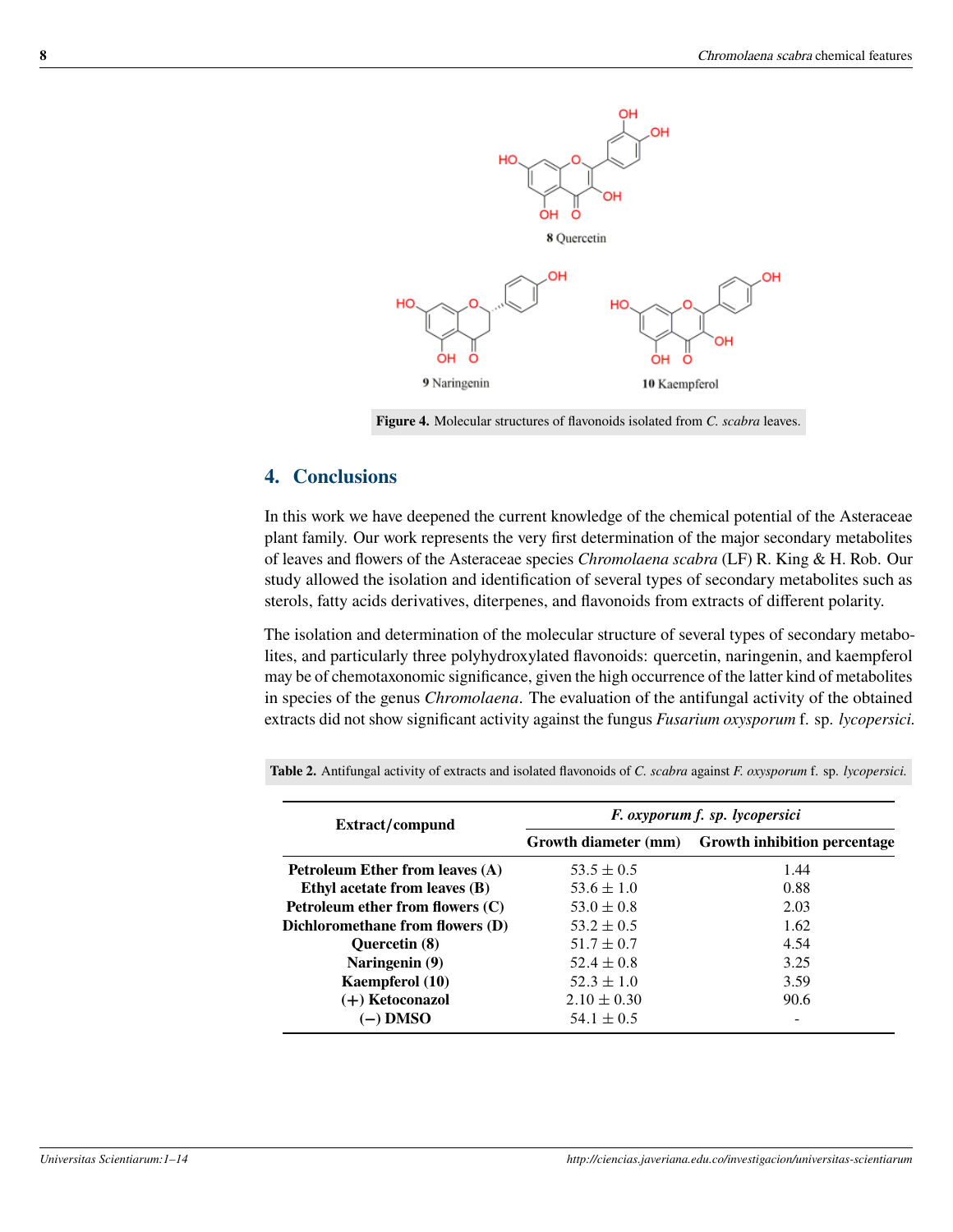# **5. Acknowledgments**

We are grateful to the Medicine School of Juan N. Corpas University and Universidad de Ciencias Aplicadas y Ambientales for their support throughout the development of this research. We thank Professor Ruben D. Torrenegra and Grupo de Investigación Fitoquimica de la Universidad Javeriana (GIFUJ) for their valuable collaboration.

# **6. Conflict of interest**

The authors declare no conflict of interest.

## **References**

<span id="page-8-0"></span>[1] Dean R, Kan J, Pretorius Z, Hammond‐Kosack, K, Pietro A, Spanu P, Rudd J, Dickman M, Kahmann R, Ellis J, Foster G. The Top 10 fungal pathogens in molecular plant pathology, *Molecular Plant Pathology*, 13(4): 414–430, 2012.

doi: [10.1111/j.1364-3703.2011.00783.x](https://doi.org/10.1111/j.1364-3703.2011.00783.x)

<span id="page-8-1"></span>[2] Rana A, Sahgal M, Johri B. *Fusarium oxysporum*: genomics, diversity and plant-host interaction. In: Satyanarayana T., Deshmukh S., Johri B. (eds) Developments in Fungal Biology and Applied Mycology. Singapore (Singapore): Springer, 2017, p. 159–199

doi: [10.1007/978-981-10-4768-8 10](https://doi.org/10.1007/978-981-10-4768-810)

<span id="page-8-2"></span>[3] Renu J. A review of Fusarium oxysporum on its plant interaction and industrial use, *Journal of Medicinal Plants Studies*, 6(3): 112–115, 2018.

doi: [10.22271/plants.2018.v6.i3b.07](https://doi.org/10.22271/plants.2018.v6.i3b.07)

<span id="page-8-3"></span>[4] Michel J, Nur Zahirah A, Khairana H. A review on the potential use of medicinal plants from Asteraceae and Lamiaceae plant family in cardiovascular diseases, *Frontiers in pharmacology*, 11: 852–878, 2020.

doi: [doi.org/10.3389/fphar.2020.00852](https://doi.org/10.3389/fphar.2020.00852)

<span id="page-8-4"></span>[5] King R.M, Robinson,H. Studies in the Eupatorieae (Compositae). The genus *Chromolaena*, *Phytologia,* 20(3): 196–209, 1970.

doi: [doi.org/10.5962/bhl.part.7118](https://doi.org/10.5962/bhl.part.7118)

<span id="page-8-5"></span>[6] Beest M. Plant-soil feedback induces shifts in biomass allocation in the invasive plant *Chromolaena odorata*, *Journal of Ecology*, 97: 1281–1290, 2009.

doi: [doi.org/10.1111/j.1365-2745.2009.01574.x](https://doi.org/10.1111/j.1365-2745.2009.01574.x)

- <span id="page-8-6"></span>[7] Rodríguez B, Díaz S, Parra C. Chromolaena (Asteraceae: Eupatorieae). Flora de Colombia No. 31. Bogotá. Ed Universidad Nacional de Colombia. [2014.](http://ciencias.bogota.unal.edu.co/fileadmin/Facultad_de_Ciencias/Publicaciones/Archivos_Libros/Flora_de_Colombia/Chromolaena.pdf)
- <span id="page-8-7"></span>[8] de Oliveira A, de Oliveira G, Carazza F, BrazFilho R, Moreira T, Bauer L, Silva B, Siqueira N. Laevigatin, a sesquiterpenoid furan from *Eupatorium laevigatum*, *Tetrahedron Letters*, 19(30): 2653–2654, 1978.

doi.org/10.1016/S0040-4039(01)91566-7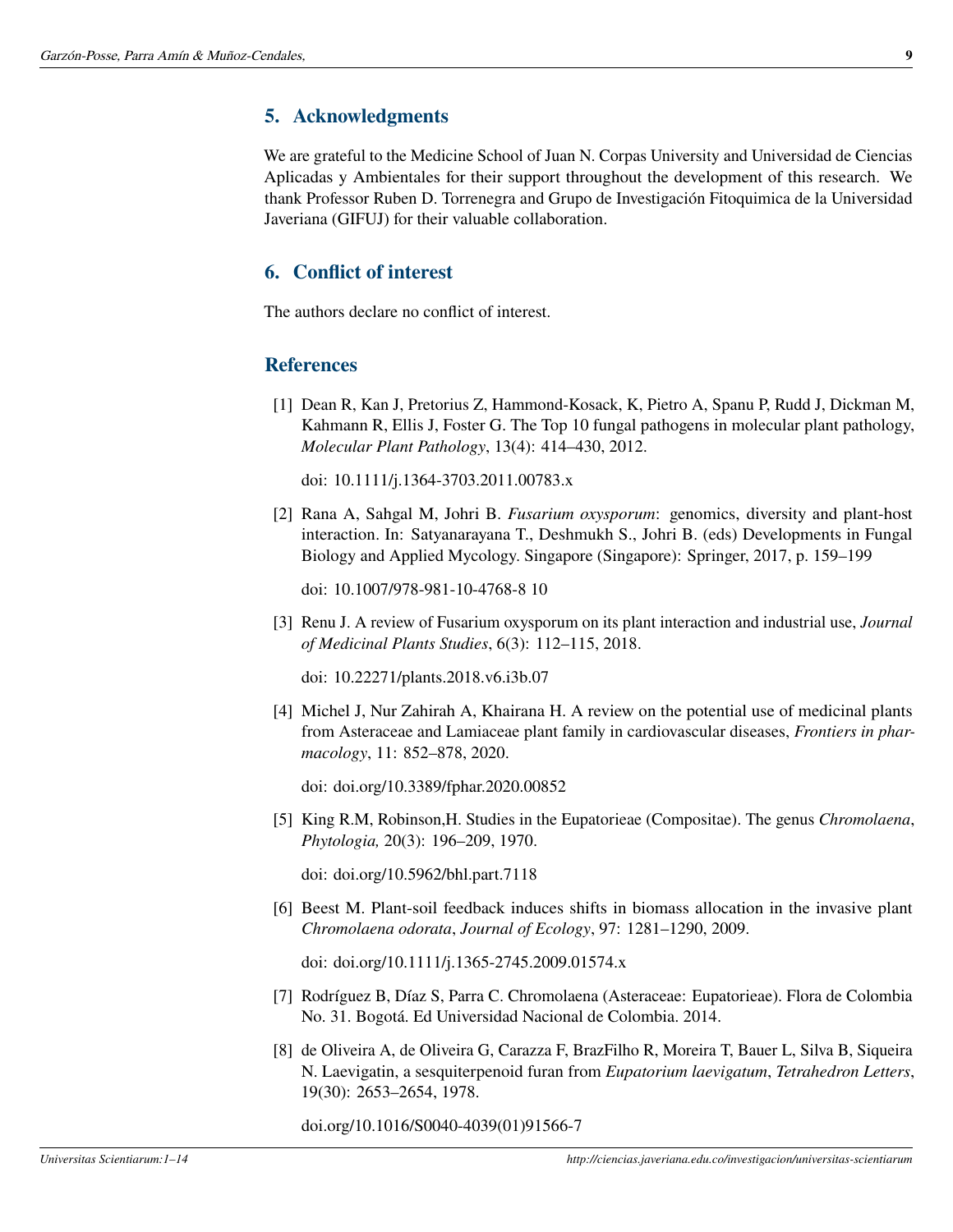<span id="page-9-0"></span>[9] Bohlmann F, Sing P, Jakupovic J, King R, Robinson H. Three cadinene derivatives and a prostaglandin-like acid form *Chromolaena* species, *Phytochemistry*, 21(2): 371–374, 1982.

doi: [doi.org/10.1016/s0031-9422\(00\)95269-5](https://doi.org/10.1016/s0031-9422(00)95269-5)

<span id="page-9-1"></span>[10] De Gutierrez A, Catalan C, Diaz J, Herz W. Sesquiterpene lactones, a labdane and other constituents of Urolepis hecatantha and Chromolaena arnottiana, *Phytochemistry*, 39(4): 795–800, 1995.

doi: [10.1016/0031-9422\(95\)00091-k](https://doi.org/10.1016/0031-9422(95)00091-k)

<span id="page-9-2"></span>[11] Castillo G, Jakupovic J, Bohlmann F, King R, Robinson H. Entclerodane derivatives from *Chromolaena connivens*, *Phytochemistry*, 28(2): 641–642, 1989.

doi: [doi.org/10.1016/0031-9422\(89\)80072-x](https://doi.org/10.1016/0031-9422(89)80072-x)

<span id="page-9-3"></span>[12] Omokhua A, McGaw L, Chukwujekwu J, Finnie J, Van Staden J. A comparison of the antimicrobial activity and in vitro toxicity of a medicinally useful biotype of invasive Chromolaena odorata (Asteraceae) with a biotype not used in traditional medicine, *South African Journal of Botany*, 108: 200–208, 2017.

doi: [10.1016/j.sajb.2016.10.017](https://doi.org/10.1016/j.sajb.2016.10.017)

<span id="page-9-4"></span>[13] Valarezo E, Arias A, Cartuche L, Meneses M, Ojeda-Riascos S, Morocho V. Biological Activity and Chemical Composition of the Essential Oil from *Chromolaena laevigata* (Lam.) R.M. King & H. Rob. (Asteraceae) from Loja, Ecuador, *Journal of Essential Oil Bearing Plants,* 19(2): 384–390, 2016.

[doi.org/10.1080/0972060x.2014.935042](https://doi.org/10.1080/0972060x.2014.935042)

<span id="page-9-5"></span>[14] Clavin M, Lorenzen K, Mayer A, Martino V, Anke T. Biological activities in medicinal species of Eupatorium, *ISHS Acta Horticulturae,* 501: 277–282, 1999.

[doi.org/10.17660/actahortic.1999.501.44](https://doi.org/10.17660/actahortic.1999.501.44)

- <span id="page-9-6"></span>[15] Giraldo P, Andrade A, Pombo L, Arias J, Rodríguez O. Anti-oxidant activity of leaves and flowers extracts in C*hromolaena scabra* plant species (L. F.) R.M. King & H. Rob, *Pharmacology online,* 2: 83–91, [2020.](https://www.researchgate.net/publication/344045529)
- <span id="page-9-7"></span>[16] Giraldo P, Andrade A, Pombo L, Arias J, Rodríguez O. Determination Of Antimicrobial Activity In Leaves And Flowers Of *Chromolaena scabra* (L. F.) R.M. King & H. Rob, *Asian Journal of Pharmaceutical and Clinical Research*, 13(9): 53–56, 2020.

doi: [doi.org/10.22159/ajpcr.2020.v13i9.38835](https://doi.org/10.22159/ajpcr.2020.v13i9.38835)

<span id="page-9-8"></span>[17] Parra J, Delgado W, Cuca L. Cumanensic acid, a new chromene isolated from Piper cf. cumanense Kunth. (Piperaceae), *Phytochemistry letters*, 4(3): 280–282, 2011.

doi: [10.1016/j.phytol.2011.04.015](https://doi.org/10.1016/j.phytol.2011.04.015)

<span id="page-9-9"></span>[18] Parra J, Cuca L, Gonzalez-Coloma A. Antifungal and phytotoxic activity of benzoic acid derivatives from inflorescences of Piper cumanense, *Natural Products Research*, 35(16): 2763–2771, 2021.

doi: [10.1080/14786419.2019.1662010](https://doi.org/10.1080/14786419.2019.1662010)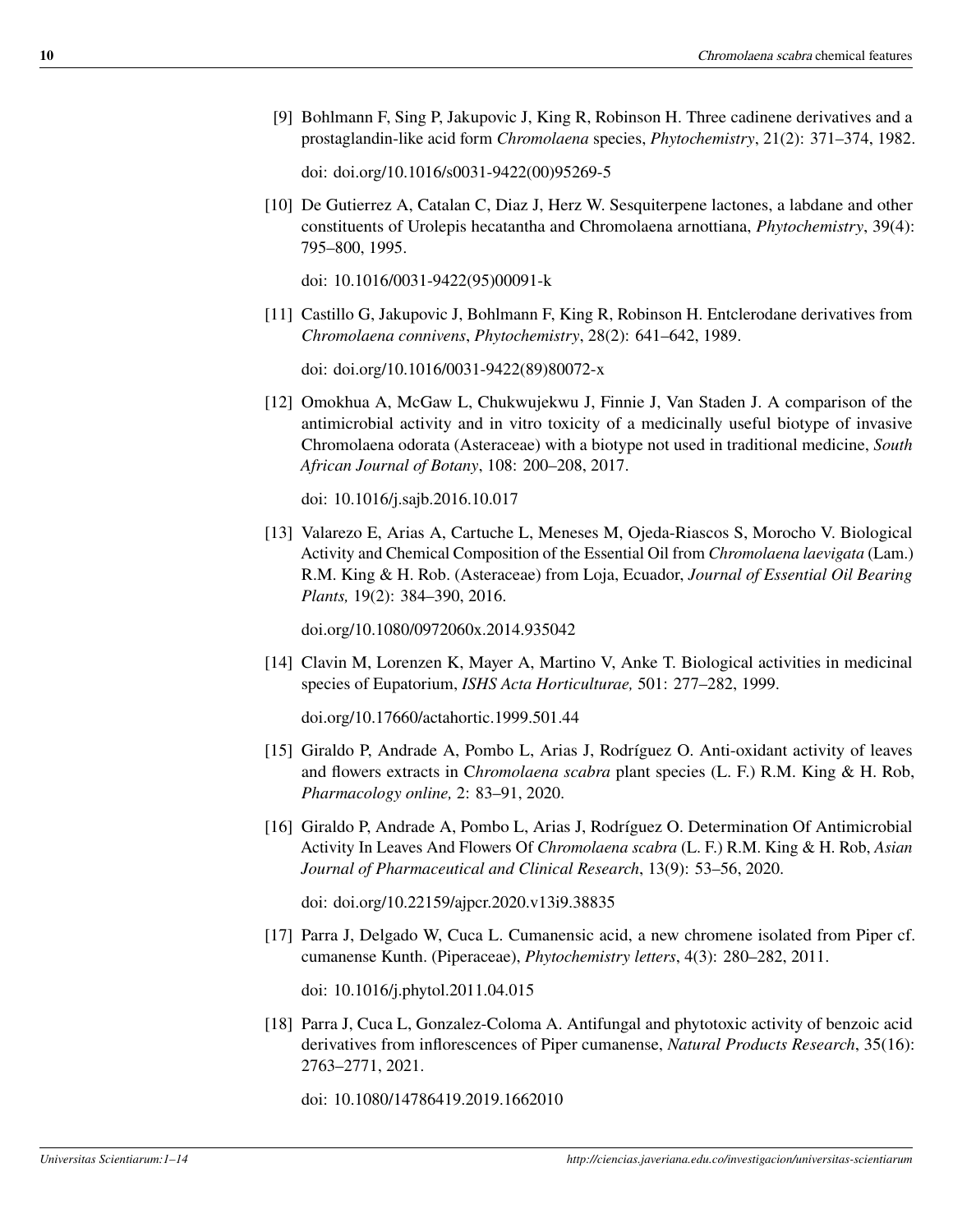- <span id="page-10-0"></span>[19] Cosoveanu A, Silva E, Gimenez M, Nuñez T, Gonzalez-Coloma A, Frias V, Cabrera R. Artemisia thuscula cav.: antibacterial, antifungal activity of the plant extracts and associated endophytes*, Journal of Horticulture, Forestry and Biotechnology.*,16(1): 87–90, [2012.](https://core.ac.uk/download/pdf/45445846.pdf)
- <span id="page-10-1"></span>[20] Olszewska M, Wolbis M. Flavonoids from the flowers of *Prunus spinose*, *Acta poloniae pharmaceutica,* 58(5): 367–372, 2001.

[pubmed.ncbi.nlm.nih.gov/11876444](https://pubmed.ncbi.nlm.nih.gov/11876444)

<span id="page-10-2"></span>[21] Ibrahim L, El-Senousy W, Hawas U. W. NMR spectral analysis of flavonoids from *Chrysanthemum coronarium*, *Chemistry of Natural Compounds*, 43(6): 659–662, 2007.

doi: [10.1007/s10600-007-0222-y](https://doi.org/10.1007/s10600-007-0222-y)

<span id="page-10-3"></span>[22] Monteiro de Oliveira J, Irineu Bernardi D, Bento R, da Silva A, Pilau E, Barroto M, Sarragioto M, Baldoqui D. Chemotaxonomic value of flavonoids in Chromolaena congesta (Asteraceae), *Biochemical Systematics and Ecology*, 70: 7–13, 2017.

doi: [doi.org/10.1016/j.bse.2016.10.013](https://doi.org/10.1016/j.bse.2016.10.013)

<span id="page-10-4"></span>[23] Kiong Ling S, Pisar M, Man S. Platelet-Activating Factor (PAF) Receptor Binding Antagonist Activity of the Methanol Extracts and Isolated Flavonoids from Chromolaena odorata (L.) KING and ROBINSON, *Biological and Pharmaceutical Bulletin*, 30(6): 1150–1152, 2007.

doi: [10.1248/bpb.30.1150](https://doi.org/10.1248/bpb.30.1150)

<span id="page-10-5"></span>[24] Kumkarnjana S, Nimmannit U, Koobkokkruad T, Pattamadilok C, Suttisri R, Vardhanabhuti N. Anti-adipogenic effect of flavonoids from Chromolaena odorata leaves in 3T3- L1 adipocytes, *Journal of Integrative Medicine*, 16(6): 427–434, 2018.

doi: [doi.org/10.1016/j.joim.2018.10.002](https://doi.org/10.1016/j.joim.2018.10.002)

<span id="page-10-6"></span>[25] Diaz L, Muñoz D. Prieto R. Cuervo S. Gonzalez D. Guzman J. Bhakta S. Antioxidant, antitubercular and cytotoxic activities of Piper imperial, *Molecules*, 17(4): 4142–4157, 2012.

doi: [10.3390/molecules17044142](https://doi.org/10.3390/molecules17044142)

<span id="page-10-7"></span>[26] David A, Arulmoli R, Parasuraman S. Overviews of biological importance of quercetin: A bioactive flavonoid, *Pharmacognosy reviews*, 10(20): 84–89, 2016.

doi: [10.4103/0973-7847.194044](https://doi.org/10.4103/0973-7847.194044)

<span id="page-10-8"></span>[27] Nijveldt J, van Nood E, van Hoorn D, Boelens P, van Norren K, van Leeuwen P. Flavonoids: a review of probable mechanisms of action and potential applications, *American Journal of Clinical Nutrition*, 74(4): 418–425, 2001.

doi: [10.1093/ajcn/74.4.418](https://doi.org/10.1093/ajcn/74.4.418) PMID: 11566638

<span id="page-10-9"></span>[28] Cáceres Rueda de León I, Colorado R, Salas E, Muñoz L, Hernández L. Actividad Antifúngica in vitro de Extractos Acuosos de Especias contra *Fusarium oxysporum, Alternaria alternata, Geotrichum candidum, Trichoderma spp., Penicillum digitatum* y *Aspergillus niger*, *Revista mexicana de fitopatología*, 31(2): 105–112, 2013.

doi: [doi.org/10.18781/r.mex.fit.1703-3](https://doi.org/10.18781/r.mex.fit.1703-3)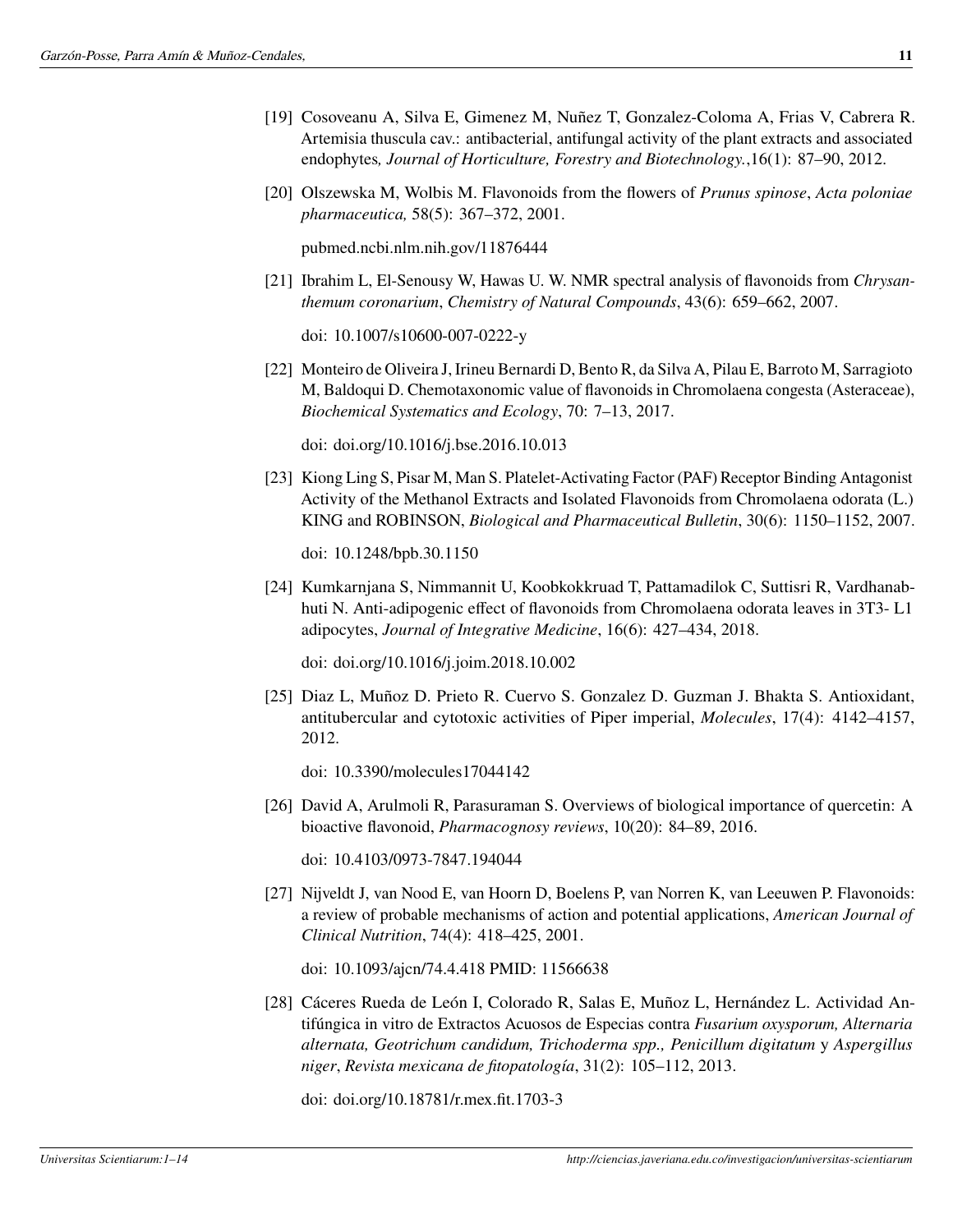<span id="page-11-0"></span>[29] Weidenbörner M, Hindorf H, Jha C, Tsotsonos P. Antifungal activity of flavonoids against storage fungi of the gens *Aspergillus*, *Phytochemistry,* 29(4): 1103–1105, 1990.

doi: [10.1016/0031-9422\(90\)85412-9](https://doi.org/10.1016/0031-9422(90)85412-9)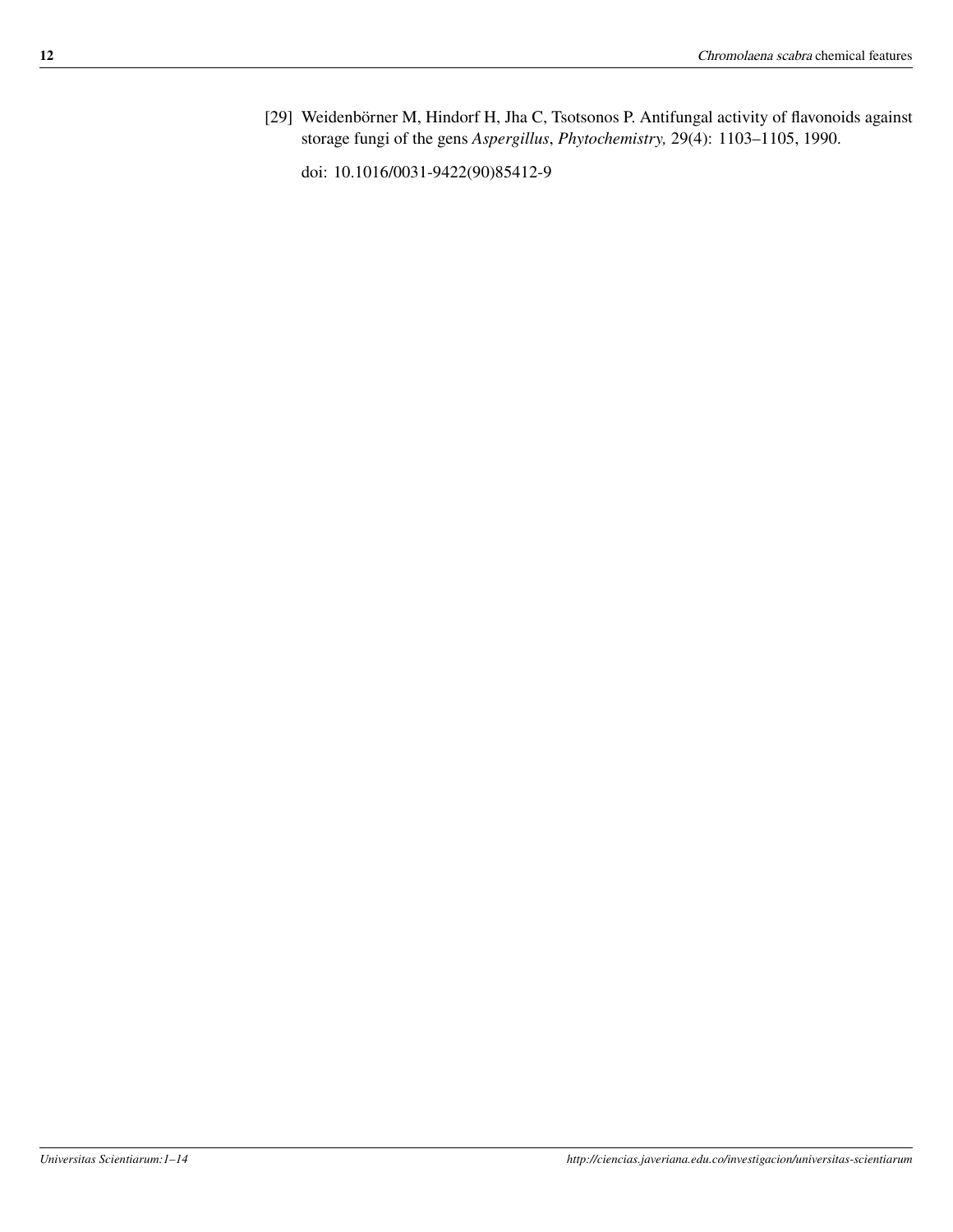**Estudio fitoquímico y actividad antifúngica de extractos florales y foliares de la especie Asteraceae** *Chromolaena scabra* **(LF) R. King & H. Rob.**

**Resumen:** El género *Chromolaena* está compuesto por cerca de 170 especies de plantas ampliamente distribuidas en áreas tropicales. Se han descrito algunos tipos de metabolitos secundarios y diferentes actividades biológicas para especies pertenecientes a *Chromolaena*. Este trabajo describió, por primera vez, el análisis fitoquímico de extractos florales y foliares de diferente polaridad de la especie colombiana *Chromolaena scabra* (LF) R. King & H. Rob. Los ensayos llevados a cabo resultaron en la purificación e identificación de derivados de ácidos grasos, esteroides, un diterpeno y metabolitos flavonoideos. El análisis fitoquímico preliminar reveló la presencia de los grupos principales de metabolitos secundarios: esteroides, triterpenos, carotenoides, alcaloides, taninos y flavonoides. Paralelamente, se determinó la actividad antifúngica de estos extractos florales y foliares de *C. scabra* contra el hongo *Fusarium oxysporum* f. sp. *Lycopersici*.

**Palabras Clave:** Asteraceae; Eupatorium; *Fusarium oxysporum*; metabolitos secundarios.

**Estudo fitoquímico e atividade antifúngica de estratos de folhas e flores da espécie de Asteraceae** *Chromolaena scabra* **(LF) R. King & H. Rob.**

**Resumo:** O gênero *Chromolaena* é composto por aproximadamente 170 espécies de plantas amplamente distribuídas em áreas tropicais. Vários tipos de metabólitos secundários e diferentes atividades biológicas foram descritos em espécies pertencentes a *Chromolaena*. Este trabalho descreveu, pela primeira vez, a análise fitoquímica de extratos de folhas de diferente polaridade e flores da espécie colombiana *Chromolaena scabra* (LF) R. King & H. Rob. Os ensaios conduzidos resultaram na purificação e identificação de derivados de ácidos graxos, esteroides, um diterpeno, e metabólitos flavonoides. A análise fitoquímica preliminar revelou a presença dos principais grupos de metabólitos secundários: esteroides, triterpenos, carotenoides, alcaloides, taninos e flavonoides. Paralelamente, foi determinada a atividade antifúngica dos estratos de folhas e flores de *C. scabra* contra o fungo *Fusarium oxysporum* f. sp. *Lycopersici*.

**Palavras-chave:** Asteraceae; Eupatorium; *Fusarium oxysporum*; metabólitos secundários.